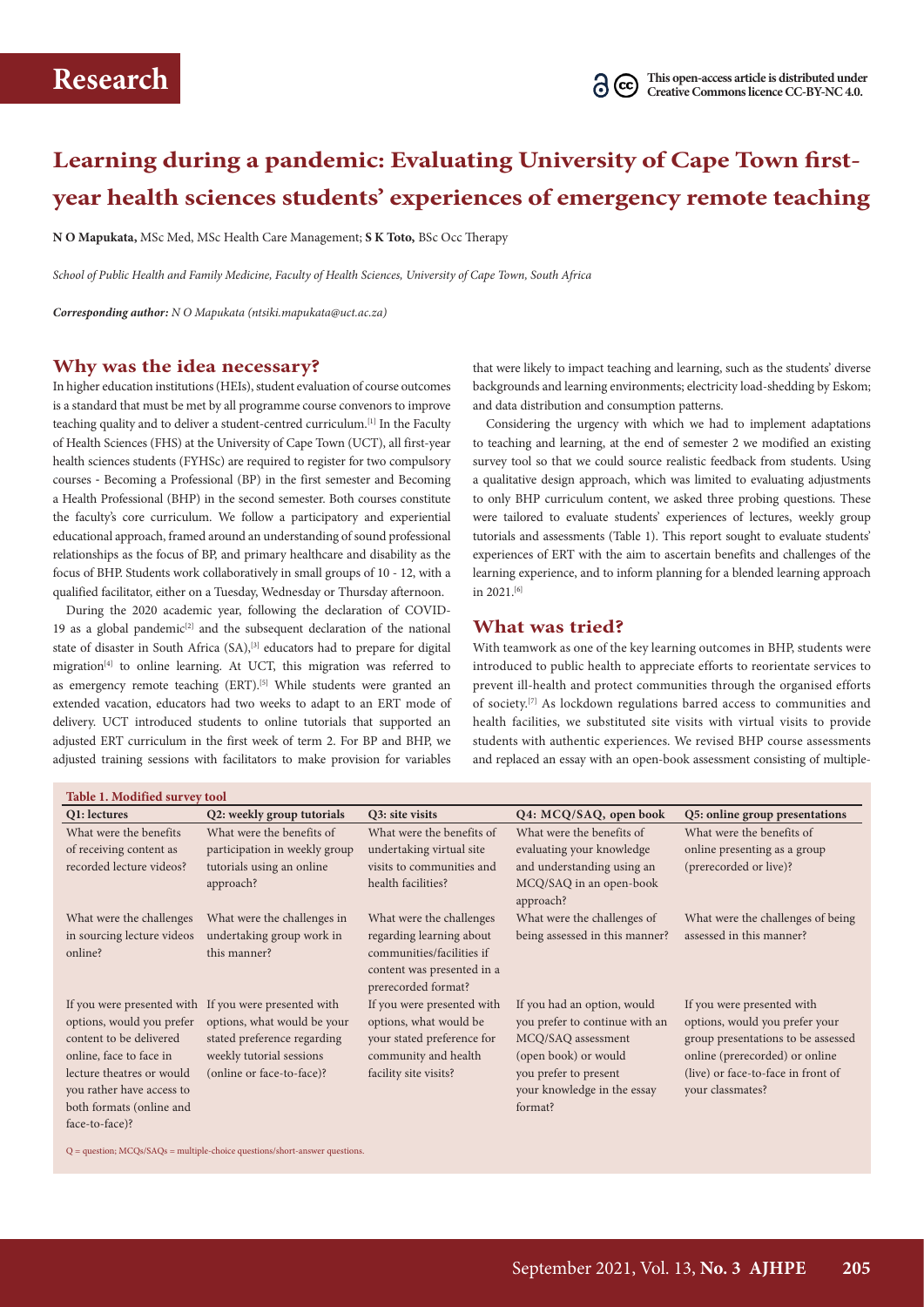# **Research**

choice and short-answer questions (MCQs/SAQs) that assessed students' understanding of applied knowledge in context.[8] For example, to test students' understanding of the concept of health for all (HFA), each student was asked to draw up an HFA manifesto for the FHS in preparing for a term of office in the Health Sciences Students Council. This exercise was critical in identifying what students considered to be priority needs for a community of health sciences students. Many students mentioned access to equitable healthcare, some even suggesting the establishment of a student clinic on the health sciences campus or at Groote Schuur Hospital. Interestingly, this was one of the students' demands during the 2016 #OccupyFHS student movement. Other priority areas were access to healthy meals at the canteen, and a more specific request was the delivery of medication to students living with conditions such as HIV and tuberculosis (TB).

### **Lessons learnt**

The course evaluation that was structured to evaluate students' experiences of ERT yielded a response rate of 67% (*n*=262), which taught us many valuable lessons.

**Lectures.** Most of the participants (66%; *n*=258) were in favour of blended teaching approaches and assessments that included face-to-face and prerecorded lectures:

'I was able to take notes while watching the videos and re-watch certain parts.' Participant 7

Another benefit of ERT that was mentioned by a few participants was the opportunity to manage one's own time and being in control of the learning experience:

'I love the flexibility of online learning in terms of time and study hours. Also, more importantly, the ability to catch up lectures and pause them and rewind and re-watch for me, that makes a big difference in learning because I can learn at my own pace.' Participant 23

For a third of participants, ERT denied them the validation and authenticity that come with attending lectures, where they can engage their lecturers:

'For myself, I remember the content of a lecture much better when I can both see and hear the lecturer, so it becomes difficult to learn when I cannot see the lecturer.' Participant 37

We also learnt that learning is not always consumed in structured settings and that we should focus on the attitude to learning:

'Ability to switch off the cameras and even attend the meeting while lying on the bed.' Participant 34

'Online learning was greatly beneficial … I found lecture halls distracting.' Participant 180

Some participants reported that they experienced technical challenges, while a few struggled to negotiate study time in their natural environments:

'Technology just fails us at times … I don't know how many times my laptop crashed this semester and that was really stressful for me.' Participant 205 'Another challenge I faced was balancing between household duties and schoolwork, as staying at home all day came with taking on more responsibilities.' Participant 226

**Group sessions.** With the implementation of ERT, we approached group sessions with the student in mind. Contact sessions were negotiated with each group and were offered synchronously or asynchronously on a preferred platform, such as Forums on Vula (UCT student portal), Zoom, Whatsapp or Microsoft Teams:

'I learnt how to work with people virtually, which I think will really help me in my career.' Participant 1

This was not without its challenges, as the students in the groups were very diverse:

'Another thing that was a hindrance was how my group members and I came from different backgrounds.' Participant 115

Weekly training sessions with facilitators provided opportunities for us to receive feedback about the performance of each student. In that regard, it was possible to monitor the performance of individual students and refer to faculty if they faced challenges that were likely to impact learning outcomes.

**MCQ/SAQ.** We replaced one essay and introduced students to a combined MCQ/SAQ assessment. Most participants (66%; *n*=258) preferred to have an option of substituting one essay with an MCQ/SAQ assessment and reiterated the value of being in control of their learning experience:

'It helped to test my knowledge of the work we have covered during the semester. I was able to assess whether I understood the work or not.' Participant 35

'This approach is less time consuming than presenting knowledge in an essay format.' Participant 29

**Virtual site visits.** There was an appreciation of learning about primary healthcare and the healthcare system through virtual visits:

'The videos really helped me understand healthcare in the South African context. It was informative and helped me understand the theory. I got to experience South Africa's people and its healthcare systems in much more depth than my textbooks.' Participant 101

**Online group presentations.** Although there was stated preference to submit prerecorded online group presentations by several participants (62%; *n*=242), there was an acknowledgement that for some groups connectivity and communication presented major challenges:

'The challenges were with group participation in an online format. There were sometimes data issues or problems recording, some people were difficult to contact and thus contributed less than others. There is less accountability in an online format to group set commitments.' Participant 241

### **What will I keep in my practice?**

Considering the size of our 2020 class (*n*=391), we attributed technological challenges to students being based in contexts that were sometimes illdefined and could not facilitate learning.<sup>[4]</sup> Having access to prerecorded group presentations when these are recorded on site is a practice we wish to maintain. It was easier to moderate group presentations and institute quality control measures than work from memory.

## **What will I not do?**

Although it was possible to mitigate an emerging crisis, only 44.5% (*n*=174) of participants preferred virtual visits. In replacing community